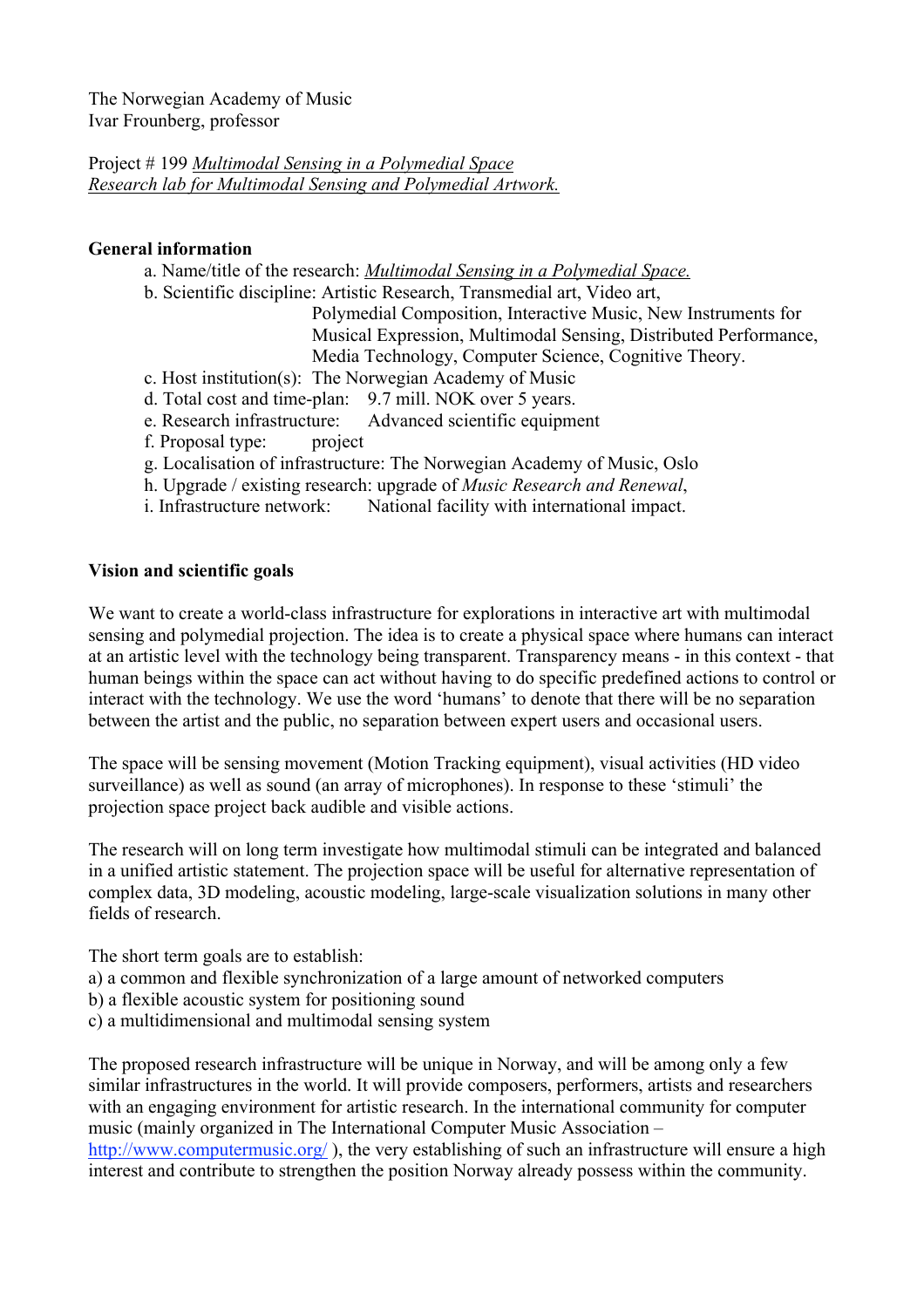Major challenges will be to

- a) keep the technology free of esthetic preferences and prerequisites
- b) establish a good and obligational relationship with other art-forms than music (visual arts!)
- c) raise interest in other areas of research for other uses than art work
- d) establish a user friendly interface for the creative work
- e) balance generality versus specificity in the design.

The term 'research infrastructure' is used to denote material and research resources. In this application we apply for the funding of material resources in the form of a large array of computers, activity tracking systems, sound and video equipment, acoustic development of playback and video projection equipment. Research resources are to be provided by the Norwegian State Academy of Music and its collaborators. The 'research infrastructure' will be continued into the 'center for polymedial art work' after the five year project to establish the physical unit the 'projection space'.

The term 'projection space' is used to denote a physical space equipped with the possibilities of tracking activities with different means and respond to these stimuli with audible and visual activity. The 'projection space' will be a result of the research done within the 'research structure'. After the five year project the 'projection space' will be continued in the ownership of 'center of polymedial art work'.

The term 'center for polymedial artwork' is an autonomous unit proposed to continue related to one or more of the funding institutions (for example the Norwegian Academy of Music).

#### **Scientific and technological environment**

The Norwegian Academy of Music is a frontrunner in artistic research among the Scandinavian countries. One of the main focus areas is research in music composition, interaction on different levels between composers, musicians, audience and technology regarding performance and esthetics. A number of ongoing projects, and several projects in preparation, involve multimodal sensing and polymedial output in an artistic context. The idea of polymedial composition goes back to the composer Richard Wagner's ideas about the total integration of senses in multimodal performance ("Gesamtkunstwerk"). Among more recent influences is Nicolas Bourriaud's idea of 'relational esthetics' in which there is no separation between the artwork and the artist (as a person), as well as a blurred separation between the artist and the audience. New technologies allow for exploring relationships between (1) the performer and the audience, (2) the artwork itself and the instruments used to perform it, and (3) to transcend the boundaries between different art-forms (transmedial art). The strategic research area *Music Creation and Renewal – Interactions and new Timbral Possibilities* at the Norwegian Academy is currently focused in these fields (1)-(3) (http://www.nmh.no/fou/731).

A pilot project performed during the 2009 Vinterlyd-festival functioned as a small scale polymedial projection space surrounding the audience with quadraphonic sound and video-projection on four screens. The main artistic topic: *Counting, Memory and Interrogation* was investigated in three aspects: recalling factual information (*Interrogation*), referencing mythic memory (*Memory*) and the conflict between daily life and highly concentrated music performance (*Counting*). The performance space for the musicians and a dancer was situated like a boxing arena in the mid of the audience. The video screens formed four artificial 'walls' surrounding the audience. By changing the traditional directionality between stage and public, we were able to include the audience as a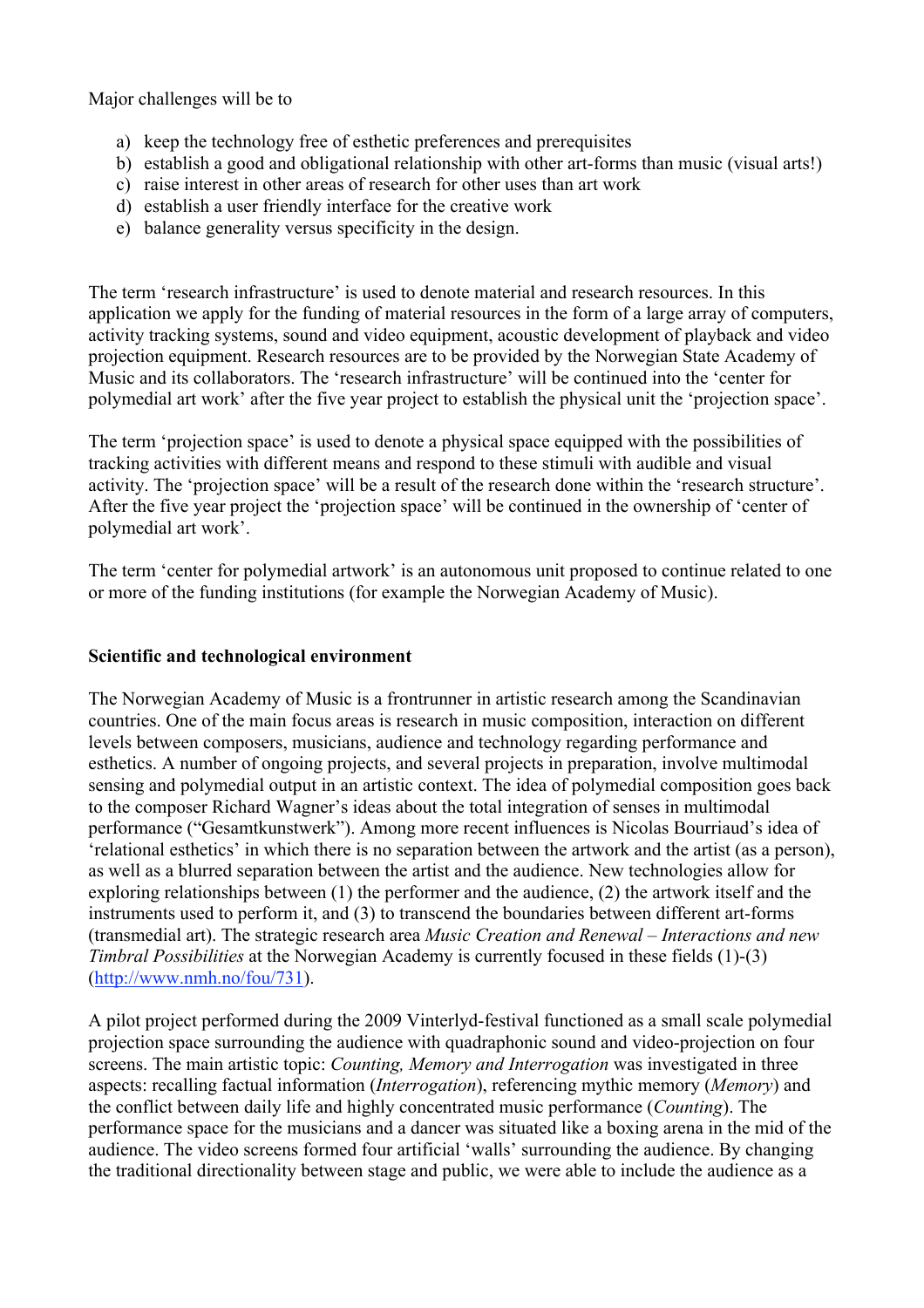part of the play. In a metaphor the setting as a whole functioned as a 'brain' linking outer stimuli (the video screens) with inner reflections (the musician/dancer performing in the arena).

A number of other recent artistic outcomes of the research includes two concerts with the Tromsø Symphony Orchestra (Tromsø 19.03.09 and Narvik 20.03.09) and a video projection with a live music performance by research fellow Victoria Johnson on the roof of the new opera in Bjørvika (Oslo 28.04.09). Documentation and reflection on the outcome is under construction at the time of writing this application.

# Artistic research as a interdisciplinary field.

Artistic research is a relative new field and navigates between *Scylla* and *Carybdis*: on one hand there must be a focus on high quality artistic expressions being judged by their artistic value. But on the other hand experiments on more other levels must be formulated and evaluated systematically. This application will *not* extensively address the artistic side of our research. The sketched projection space will indeed be a facility for investigating artistic problems - but at the core there are a number of technological issues that have to be systematically researched, which are also the main issues of this application for the research infrastructure.

The technological research (software and algorithmic development) in the above examples include,

- a) interface design for laptop instruments (build on a generalized rhythmic model),
- b) synchronization of a small number of computers on airport network (a simple conductor-musician metronome model)
- c) extreme slow live video-transformation (imperceptible changes over long time)
- d) various digital signal processing algorithms for interactive response on the playing of a musician (dynamically changing processing of audio-signals depending on the input).
- e) tracking the pulse from a live audio-signal (sound from a performing musician)
- f) tracking harmonic content from a live audio-signal (as above).
- g) real-time instrumentation of the harmonic content for a string orchestra (musicians playing from interface on notebook-computers placed on the note-stand)
- h) real-time composition through instructions distributed on the notebook computers.

# **Description of the Research Infrastructure**

### Synchronization issues.

Main research focus will be dealing with *time-critical operations*. When musicians play, timing is highly critical often within the range of 20-50 milliseconds. While playing every musician has an 'inner metronome' counting the beats of the music. The 'inner metronome' is however not stabile, but adjusts to changes coming to the musician through visual contact and auditory perception. The technology has to adapt to a similar flexibility before it becomes useful as a partner to the musician. Synchronization algorithms exists and allow for a transmission time for synchronizing signals down to under 10 milliseconds for a small scale network of computers. However the transmission time is highly variable and thus not very reliable. Since we want to find a way to synchronize a large-scale computer network we have to develop a more reliable model of synchronizing. Problems will arise when we want to synchronize computers that are not physical adjacent (for example when we want to synchronize internet-distributed performances). When computers are synchronized we also know that the internal clocks are not stable enough to keep the computers synchronized over even a relative short time-span of for example 30 minutes.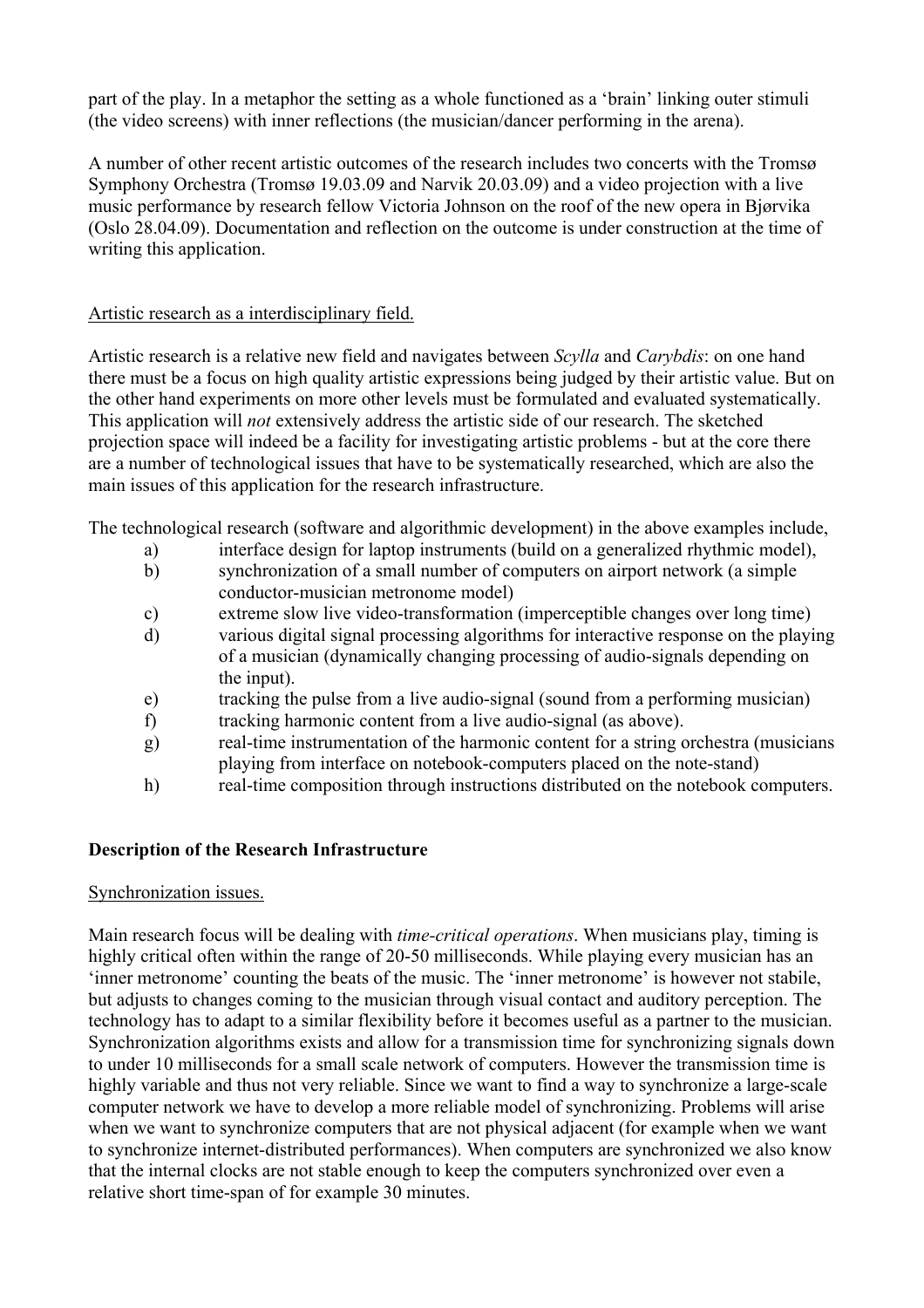It is our hypothesis that the model - from which the algorithms will be deduced – must be close to the situation with musicians sketched above, where synchronization is performed occasionally and the 'inner' metronome only is allowed in shorter time-spans. However that model can probably be challenged too. Especially when dealing with continuous tempo modification on large level (*accelerando*, *ritardando*) or – even more dramatically - on small level (*agogic* phrasing), where modification of the synchronization conflicts with latency of the synchronization itself.

Research in synchronization of net-distributed computers will be of great interest for the electronic game industry. The research will cast new insight into a number of disciplines within computer science. Keywords here are: distributed computing, algorithms, near real time response. The Verdione project (The World Opera - http://www.theworldopera.org/ ) will be another beneficiary of the knowledge obtained and the realization of synchronizing algorithms.

#### The issue of simultaneity.

Another core issue for the research is the notion of *simultaneousness*. When distributing sound over a range of hundred loudspeakers physically distributed at different places and with different angles and distances to each other we collide with the precedence-effect (approx.1 millisecond): the first sound-ray captured be our sensory system is given all cognitive attention, masking other secondary rays for a short moment. We will have to develop a strategy for circumventing the effect.

There has been developed a range of sound diffusion formats (stereophony, Dolby 5.1, Ambisonics, vbap ao.) some commercial, others experimental, some works as dynamic balancing of signals, others on the phase-content. They are however all defined to work successfully only in a specific position in relation to the speakers (the 'sweet spot' in which the precedence-effect is minimized).

The above mentioned sound diffusion formats all requires loudspeakers with a controlled neutral frequency response within the hearing range and in a fixed positioned in relation to the listener (the exception be the so-called 'sub-woofer', which are specialized for low frequencies). At le Groupe de Recherches Musicales (GRM/INA) in Paris the *Acousmonium* was constructed by the composer Francois Bayle during the 1970's. Later – during the late 1980's - the BEAST-project was launched at the electro-acoustic Music Studios at Birmingham University as a comprehensive sound diffusion system for the performance of electro-acoustic music.

The *Acousmonium* worked metaphorically speaking like an orchestra: many specialized individuals (the 'musicians') controlled from a center (the 'conductor' i.e. the mixing console) and dispersed in bundles - over a performance space (the 'podium'). The BEAST loudspeaker setup is mostly in stereo pairs or octaphonic grouped, each group in a fixed relation to the audience, and surrounding the audience at different altitudes and distances. Both of these systems are dealing with a variety of non-neutral specialized speakers.

Our suggestion is to regard loudspeakers as acoustic reflectors spaced in a 'virtual' space where sound events take place. A challenge here is to 'model' the virtual space. Acoustic simulationmodels requires a high amount of computing power. A second thought along these lines will be to develop a specialized loudspeaker, which disperses different frequency ranges in different angles (like a musical instrument do). The projection space will allow us to do experiments and evaluate how successful different approaches are.

Research in this field will be of great interest for movie-theatres, planetariums and science centers, the science of acoustics, acoustic room simulation, digital signal processing.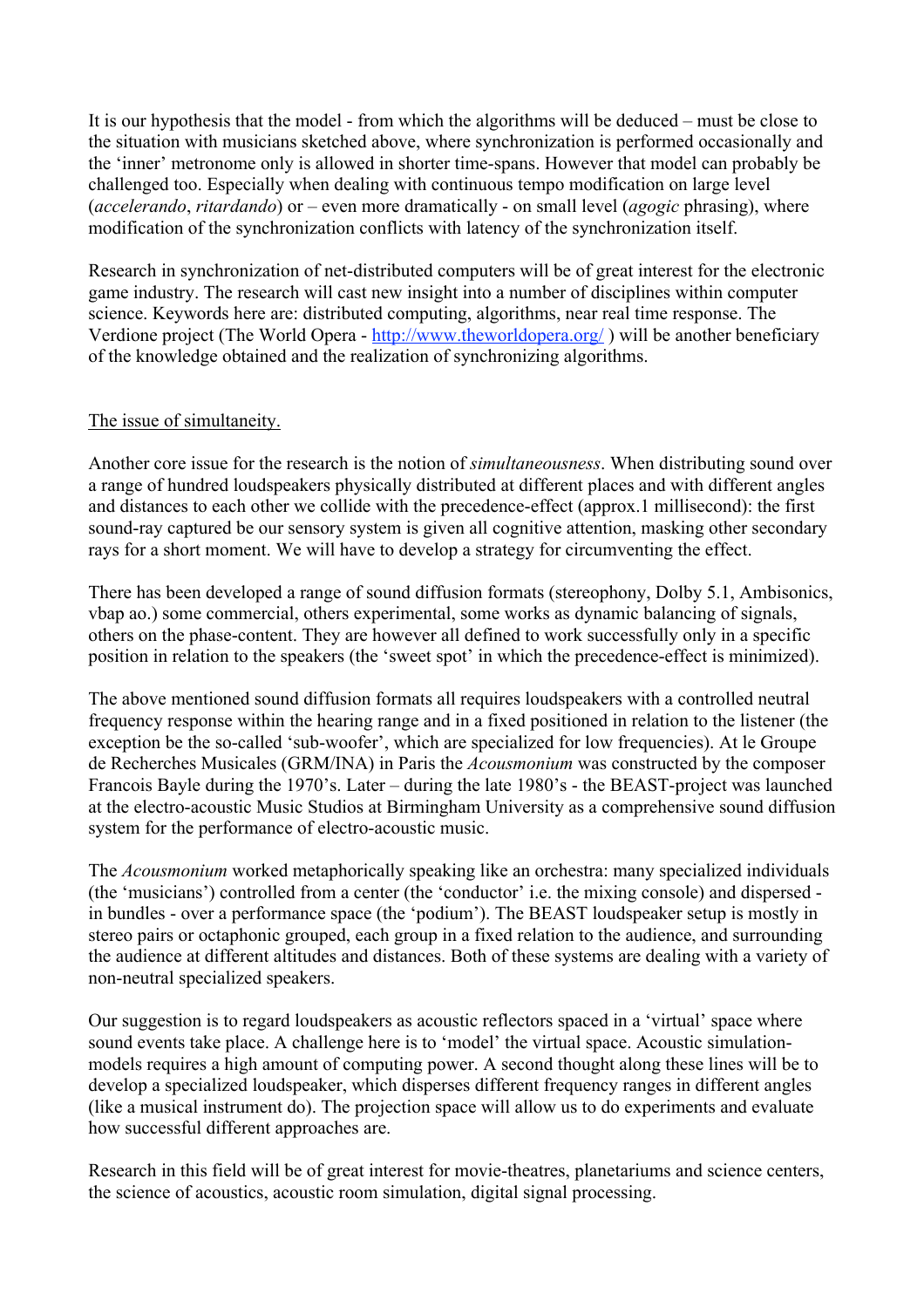## Motion Tracking.

A small number of motion tracking systems are commercially available. Generally there are only a few approaches to motion tracking in a 3-dimensional space. Systems can be based on different sorts of devices put on the object to be traced. It can be visual markers or it can be mechanical sensors sending their information through an airwave network.

The visual markers is said to be passive when they reflect light-beams emanating from a sender close to the camera lenses. For 3-dimensional objects more cameras are needed to cover the 3 dimensional information. Active markers are emitting light themselves which is then captured by the cameras. Both systems are triangulating the position in space of the markers. Since markers have no individual identity the computer must calculate their probable traces in order to give a proper representation. Visual markers do work best in an environment where light is sparse and controlled. Artistically they are less interesting because of this constraint, and because they have a visual impact. Mechanical sensor systems do work under 'normal' natural light conditions, they can be more precise, but they still have the unwanted visual impact on the viewer.

More confidence from an artistic point of view has the development of computer algorithms for tracing objects from a multiple of optical inputs. Intensive computing is required to let the system recognize forms that can be tracked (for example a face or other body-parts). Massachusetts Institute of Technology (MIT), Stanford University and Max Planck Institute are all doing research in this field.

### The projection space.

We envision creating a state-of-the-art projection space along the lines of the *AlloSphere* at the University of California, Santa Barbara (http://www.allosphere.ucsb.edu/).

The *AlloSphere* is a neutral symmetric structure – a spherical space – in which full immersive, interactive, stereoscopic/pluriphonic, virtual environments can be experienced (sic). It accommodates 20 to 30 people at the time, having a height of a 3-story building. The architectural structure is unique and thus highly controllable with regard to acoustics and visual projection.

The projection space we envision, will – ideally - be flexible to fit into different sized and shaped spaces. This in response to an artistic issue: we want to be able to meet the public at close range rather than having the public move to a custom made center. The latter solution requires the build of a physical architectural construct, where our solution seems to be more manageable. The challenges such a decision raises are considerable, but inspiring for the experimenting with untraditional solutions. We must adopt to and take advantage of an existing environment, rather than control all aspects of the situation. However we are attentive to the fact that for example the development of a specialized loudspeaker (outlined above) will have to be done in a small scale controlled environment, preferably in collaboration with a industrial developer.

#### Generality versus specific solutions.

The dilemma just presented above deals with the prioritizing of generality over a specific solution, which will be at the core of both the technological and the artistic research. Generality can be obtained in several ways. In the case of the construction of a multidirectional loudspeaker, one could postulate that this is a specific solution since frequency-dependent sound-ray radiation will be more specific than a 'neutral' approximated flat response. This postulate can be rejected if we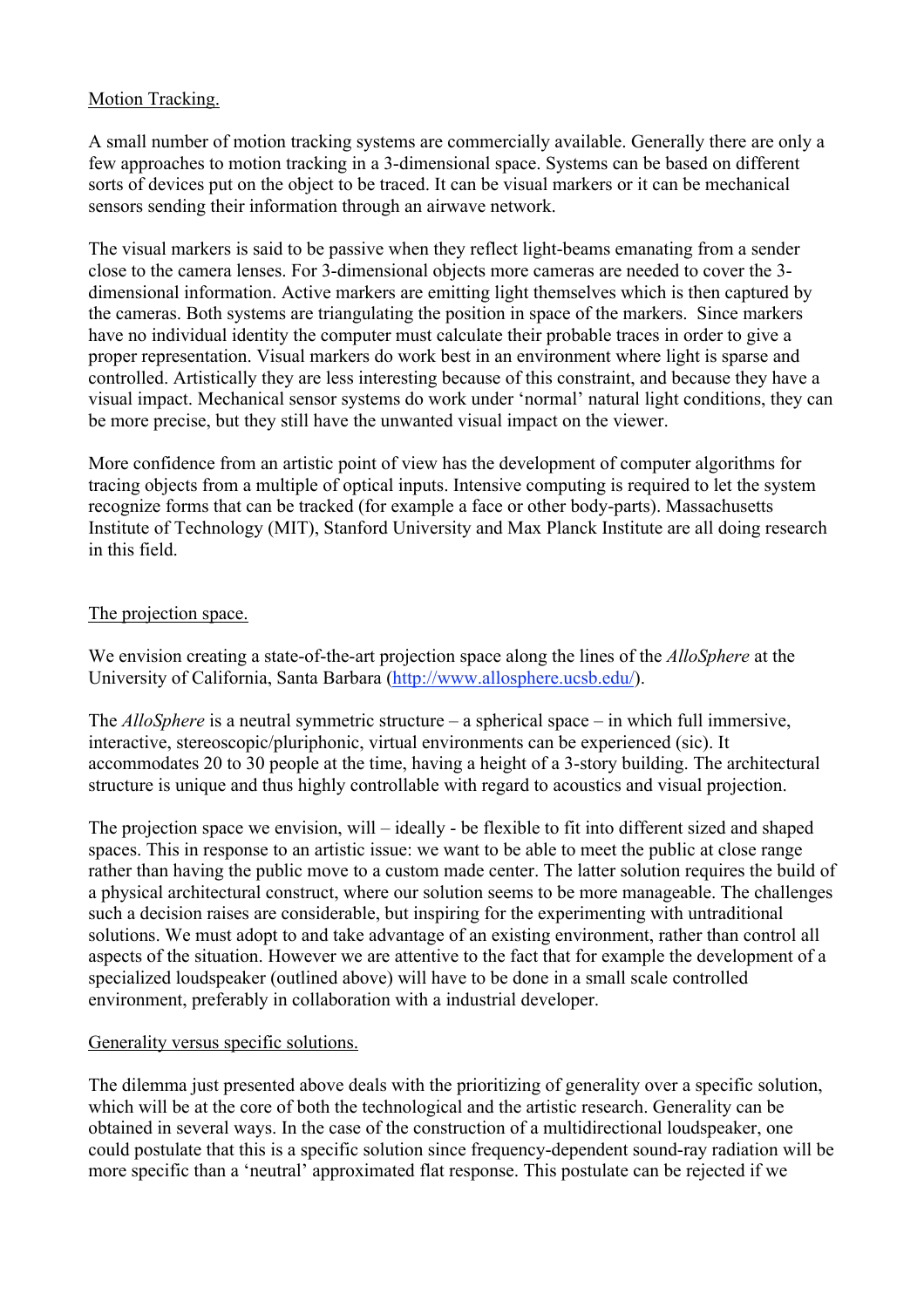succeed to control the radiation-pattern detailed and accurately, and thus obtain a new level of generality. Throughout the research we will seek generality as our priority of different solutions.

More specifically we will apply for the following advanced scientific equipment:

- Multimodal sensing
	- o Motion capture system for recognizing and tracking people in the space.
	- o Multiple video cameras for recording video in 3D to be transmitted and processed.
	- o Microphone array for recording sound in 3D.
- Polymedial output
	- Multispeaker sound projection setup for working with 3D sound spatialisation.
	- Motorized acoustic tiles for adjusting the reverberation in the space.
	- Multiprojector setup for working with surround video and projection on shapes.

We will also apply for technical support for setting up the equipment and the development of the solutions necessary for working with the equipment in an artistic context.

**Challenge**: The abovementioned research involves large multichannel speaker and video projection setups, as well as various types of sensing systems. The main challenge is, that there is currently no permanent space with relevant equipment available in Norway. This severely limits the artistic possibilities of projects and weakens the possible collaborations with international partners.

### **Plan for access and use, data and knowledge management.**

We expect a great international interest on both the technological research and on the artistic research part.

The Norwegian Academy of Music and the National Academies of the Arts in Oslo and Bergen offers research positions for 3 years under the National Norwegian Artistic Research Programme (http://www.kunststipendiat.no/). We will encourage and present relevant applications expecting to have one or two candidates admitted to the program within the first year of operation.

Dissemination of research results will mainly be by papers and presentations at relevant conferences like *The International Computer Music Conference* (ICMC), the *NIME-conference* (New Instruments for Music Expression) held every year. Articles should be published in the *Computer Music Journal*. The artistic research will be published in the form of public performances of art works and in workshops for invited artists (composers, visual arts, dancers etc.). The invited artists may also be presenting their works for the teaching staff and students at the Norwegian Academy of Music and/or the Visual Arts-school at the National Academies of the Arts in Oslo and Bergen. Explicit reflection on the artworks will be presented in relevant fora as for example *compositioNetwork* (a conference for Scandinavian schools that offer composition studies and are committed to artistic research) or articles in various music journals.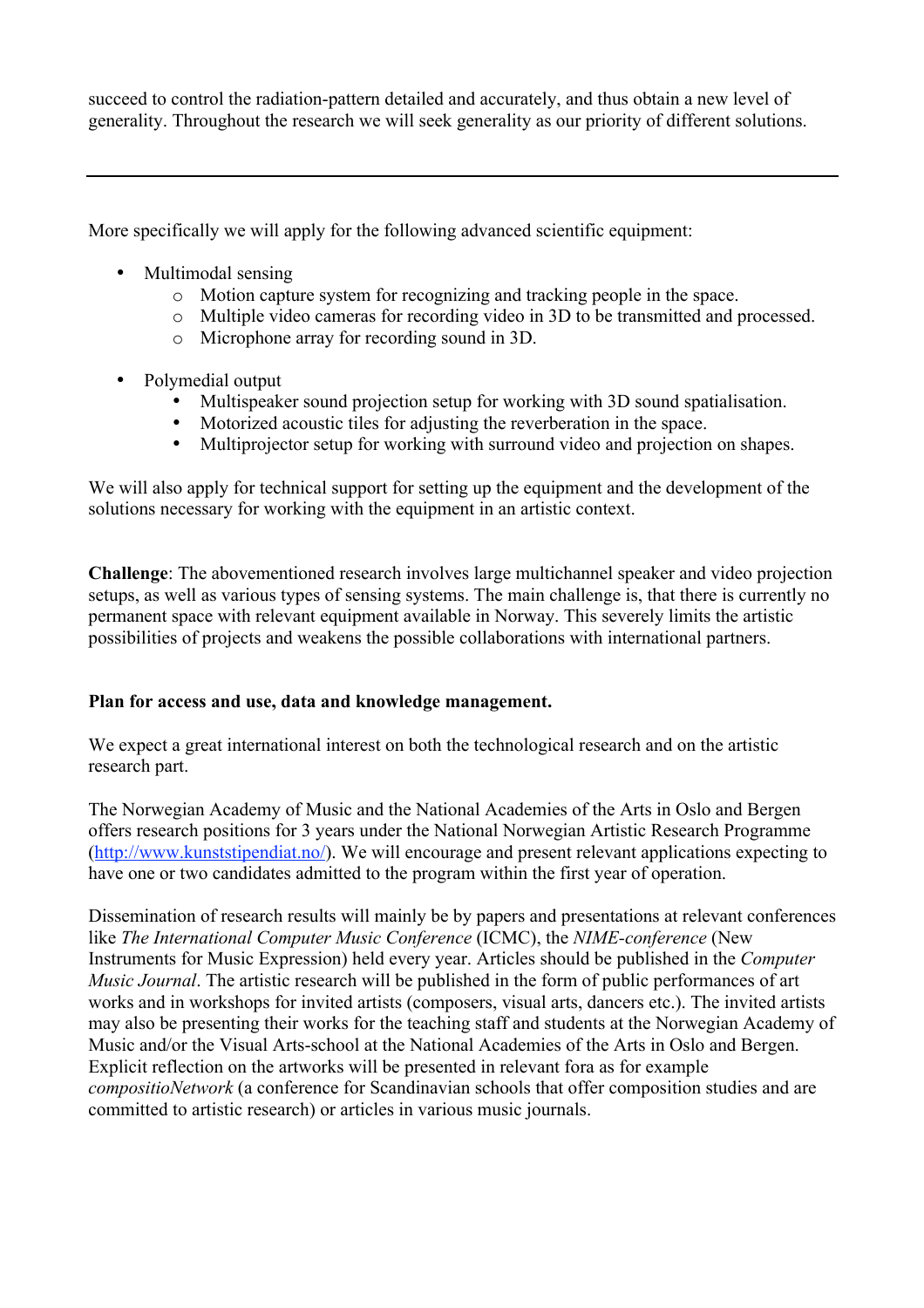# **Impact on research and innovation.**

The proposed research infrastructure will be unique in Norway, and will be among only a few similar infrastructures in the world. It will provide composers, performers, artists and researchers with an engaging environment for artistic research. The infrastructure will be vital for the strategic research target *Music Creation and Renewal – Interactions and New Timbral Possibilities* at the Norwegian Academy of Music (http://www.nmh.no/fou/731).

The national impact will be that the 'projection space' is expected to unite several minor organizations working with new technology in the performing and visual arts (BEK, NoTAM oa. – see the list below) and provide them with a highly sophisticated technological projection space to be used for artwork and artistic experiments.

The very establishing of such an infrastructure will ensure a high interest in the international community for computer music. We will be able to invite researchers from most major universities dealing with music creation, performance and music-technology. Central units within the universities will be:

The Stanford University Center for Computer Research in Music and Acoustic (http://ccrma.stanford.edu/ ), Center for New Music and Audio Technologies (http://cnmat.berkeley.edu/ ) The Allosphere Research Facility at the University of California, Santa Barbara (http://www.allosphere.ucsb.edu/). Music Technology, McGill University, Montreal Canada (http://www.music.mcgill.ca/musictech/ ) Music, Mind, Machine Group, University of Nijmegen/University of Amsterdam (http://www.nici.kun.nl/mmm/ ) Sonic Arts Research Centre, Queens University, Belfast (http://www.sarc.qub.ac.uk/main.php ) Institut für Elektronische Musik und Akustik, University of Graz, Austria (http://iem.at/services/studios/cube )

# **Partners and scientific institutions.**

The proposed infrastructure will benefit the following ongoing collaborations:

- The World Opera project (http://www.theworldopera.org/): The Worldwide Stage for Artistic Research and Education ("World Opera"), Struer, Denmark & the VERDIONE research project at Simula Lab, Oslo.
- fourMs (Music, Mind, Motion, Machines), University of Oslo: research in music cognition, sensor technologies and machine learning.

The proposed infrastructure will also be a valuable resource for:

- norsk senter for teknologi i musikk og kunst (NoTAM, Oslo) http://www.notam02.no/
- Bergen Center for Electronic Arts (BEK, Bergen) http://www.bek.no/bek/
- Kunstakademiet ved Kunsthøgskolen i Oslo
- ( http://www.khio.no/Norsk/Om\_KHiO/Fakultet\_for\_visuell\_kunst/)
- Composition Network, Scandinavia (http://www.mhm.lu.se/o.o.i.s/16058)
- The international NIME network (http://www.nime.org/). The NIME 2011 conference will be organized in Oslo, and would be a great opportunity to test the new infrastructure.
- We will seek further collaboration with researchers projects in the fields of musicology, informatics, acoustics, architecture, medicine, and psychology.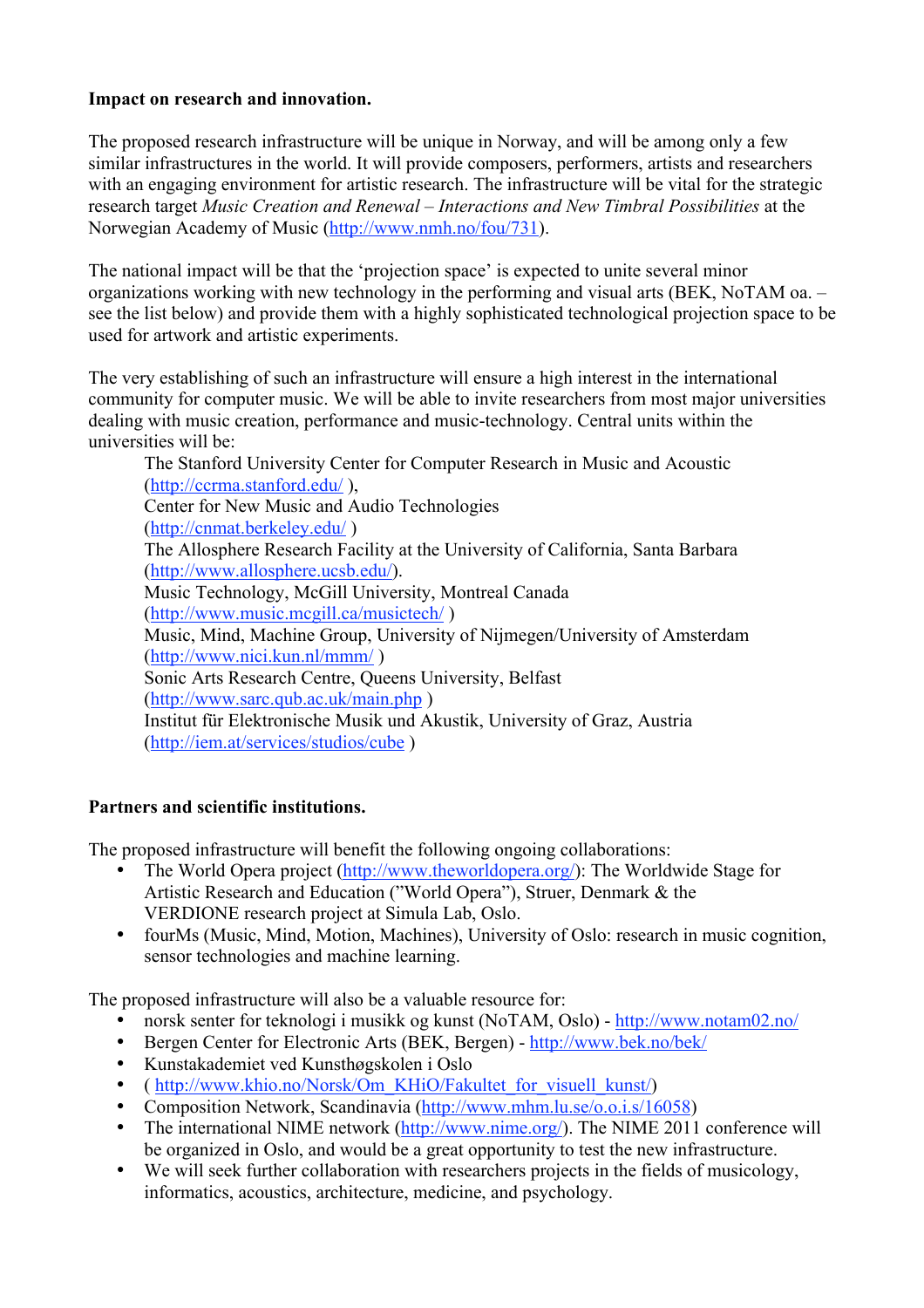### **User groups and international cooperation.**

Research in synchronization of net-distributed computers will be of great interest for the electronic game industry and a number of disciplines within computer science: distributed computing, algorithms, near real time response.

Collaboration with the Institute for Informatics at the University of Oslo will be highly prioritized. The main competence area here will be the Distributed Systems Research Group.

The Verdione project (The World Opera - http://www.theworldopera.org/ ) will be another beneficiary of the knowledge obtained and the realization of synchronizing algorithms. Current status in the field of net-distributed performance is to solely rely on audible feedback, which is a core problem, when the latency generally is more than 100 ms.

Research in positioning sound will be of great interest for movie-theatres, the science of acoustics, acoustic room simulation, digital signal processing.

The projection space will be useful for alternative representation of complex data, 3D modeling, acoustic modeling, large-scale visualization solutions in many other fields of research. Interest groups will be planetariums and science centers. We will encourage other research fields to use the projection space for investigate data collections in new representations in order to obtain deeper knowledge and insight in the phenomena represented by the data.

Collaboration with the Institute for Informatics at the University of Oslo will be highly prioritized. The main competence area here will be the Mathematical Modelling Research Group, especially in the fields of digital signal processing and image analysis.

During the construction period and after its final construction the projection space will be opened for artistic research in the field of net-distributed performance and polymedial artwork. The main focus will be on the systematic development of artworks to be presented for the public. The focus on the 'systematic development' – rather than a unique performance – enables us to be able to develop an extreme high artistic value of the products. It is our experience that any artwork benefits from being accessed again and again by the creator. Thus we will focus on the process more than the work itself!

Two categories of artists would be invited to use the projection space for artistic expressions: commissions will be given to international and nationally highly regarded artist; projects will be invited internationally and on national level for other artist, who want to explore the field of polymediality: sound, visuals, movement, text etc.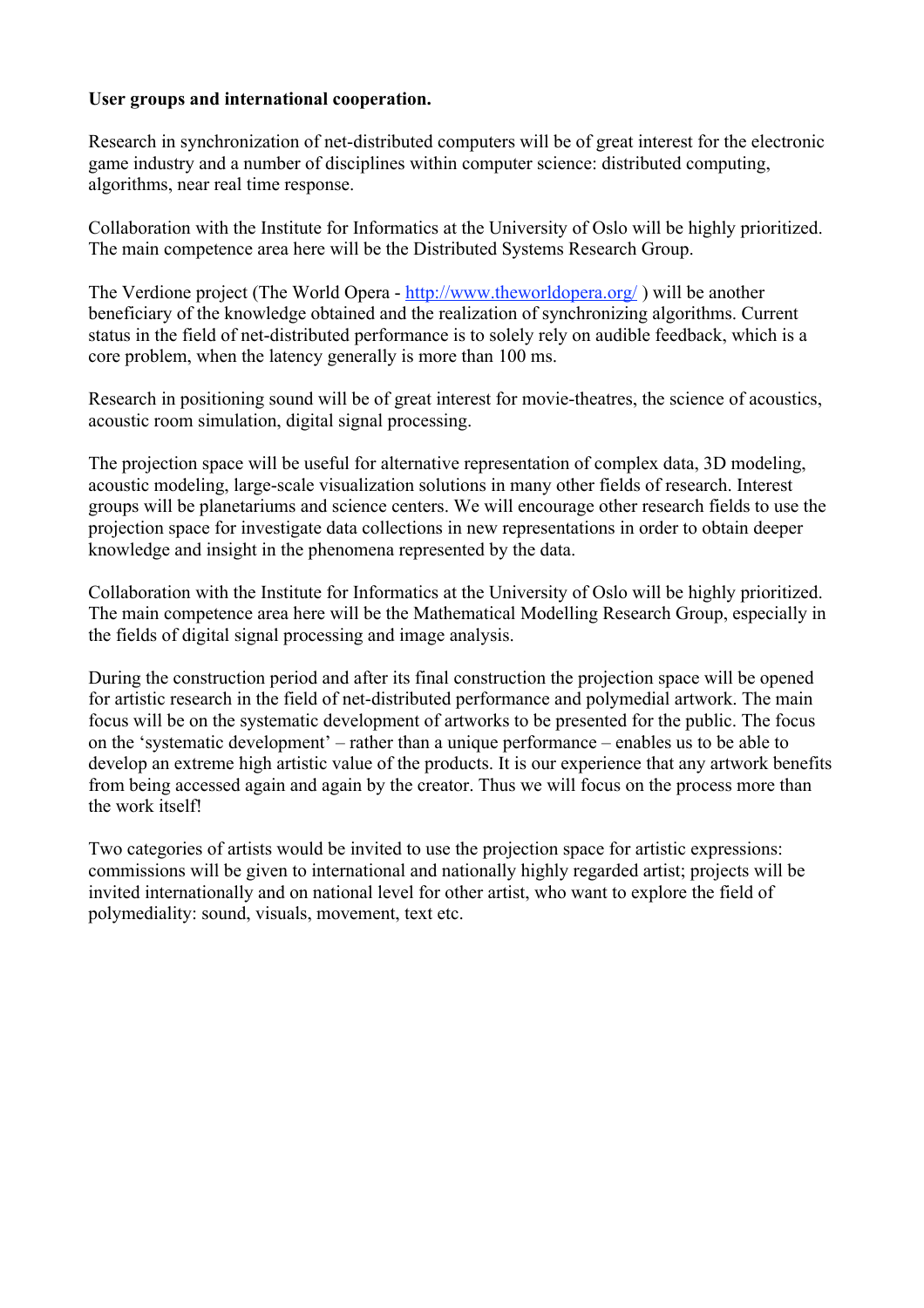### **Management plan and localization.**

The project will be hosted by the Norwegian Academy of Music in Oslo as a part of the research target area *Music Creation and Renewal – Interactions and new Timbral Possibilities*. The field has a 2009 budget of NOK 1.175000 and research positions amounting to 2.4 full-employment.

This research structure lasts for the strategic plan-period 2008-2013 (http://www.nmh.no/87/23489/NMH\_strategisk-plan08-13.pdf -> pg. 12-14). Artistic research is highly prioritized by the Norwegian Academy of Music, who wants to achieve international excellence in the field.

Current projects of relevance for this application includes:

*NIME: New Instruments for Musical Expression*, post doc. Kjell Tore Innervik (full time), post doc. Alexander Refsum Jensenius (20%), professor Ivar Frounberg (20%).

*The interactive computer, program structure, representation and performance,* professor Ivar Frounberg (20%)

*Improvisation – Interaction – Composition,* førsteamanuensis Peter Tornquist (20%)

| Poly-Medial Composition,                  | professor Henrik Hellstenius $(20\%)$   |
|-------------------------------------------|-----------------------------------------|
| The electric violin in the digital space, | research fellow Victoria Johnson (100%) |

We already collaborate with the FourMs group at the University of Oslo. This collaboration will be strengthened by the FourMs expertise and research within the fields of *Sensing Music related Actions* and *Sonic Interaction Design*. The time-span for their research is from 2008 to 2012.

In 2011 The Norwegian Academy of Music, the Department for Musicology at the University of Oslo and NoTAM, Oslo jointly hosts the NIME 2011 conference (www.nime.org).

One risk factor being hosted at the Norwegian Academy of Music is the difficulty of finding a proper space for research laboratories.